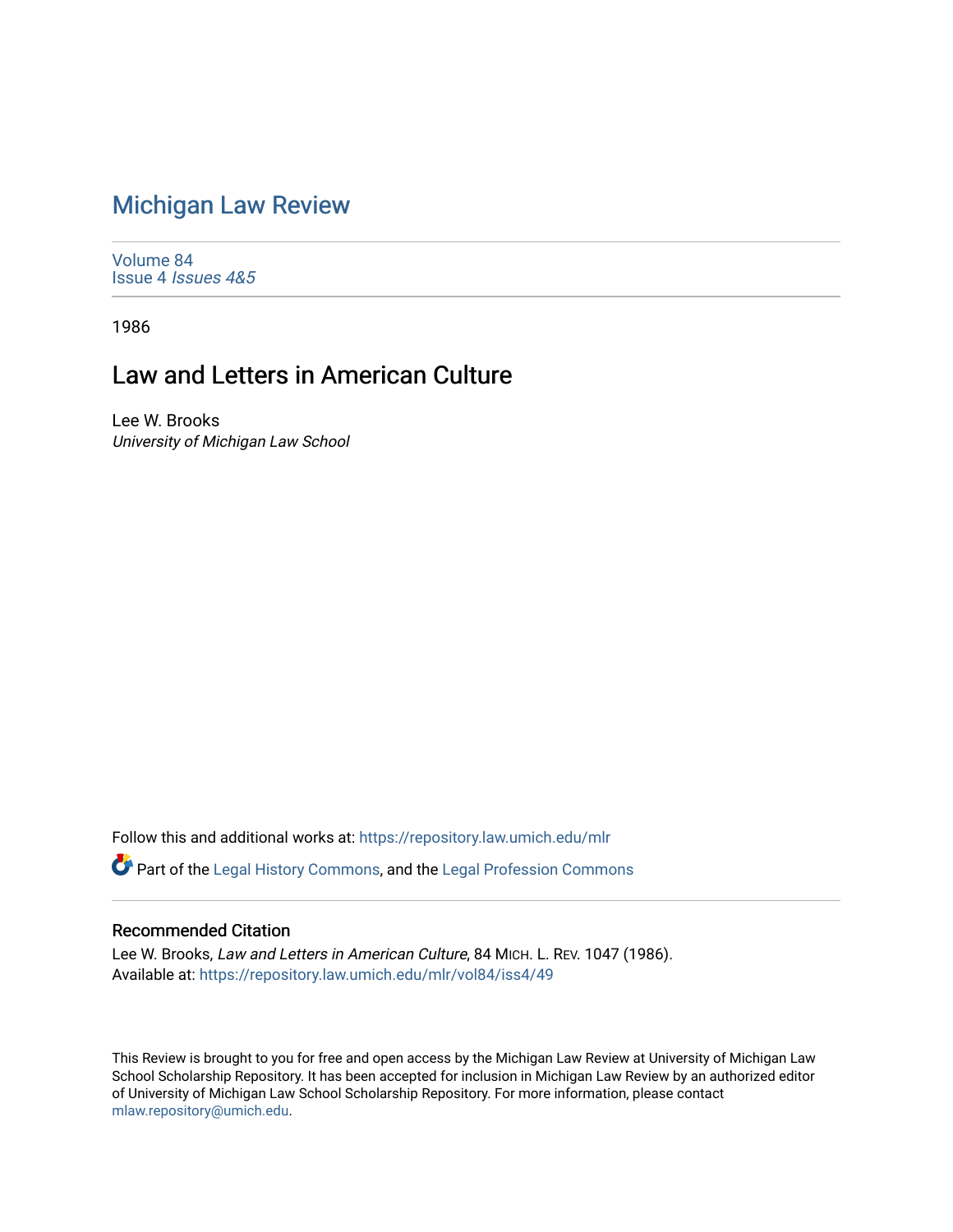LAW AND LETTERS IN AMERICAN CULTURE. By *Robert A. Ferguson.* Cambridge, Mass.: Harvard University Press. 1984. Pp. viii, 417. \$22.50.

The sweeping title - *Law and Letters in American Culture* - is deceptively broad. The book's contents might be better reflected by a less resounding title, let us say, *Selected American Lawyer-Writers from Jefferson to Lincoln*, for Ferguson<sup>1</sup> confines his inquiry to only a few decades of "American culture" and selects only eleven law-trained authors2 from this period for extended treatment. While this latter title delineates the scope of Ferguson's inquiry, however, it fails to convey his subject, which is, in a phrase that becomes a term of art in his hands, the configuration of law and letters. The "now-forgotten configuration of law and letters ... dominated American literary aspirations from the Revolution until the fourth decade of the nineteenth century" (p. 5). This configuration, for which the "law and letters" of the title is presumably an abbreviation, was a discrete historical phenomenon, the effects of which may be traced to a unique confluence of cultural influences centered around the American Revolution.

The configuration began with eighteenth-century lawyers who were "professionally dependent upon a fusion of law and literature" (p. 6). This was a time when:

Half of the important critics of the day trained for law, and attorneys controlled many of the important journals. *Belles lettres* societies furnished the major basis of cultural concern for post-Revolutionary America; they depended heavily on the legal profession for their memberships. Lawyers also wrote many of the country's first important novels, plays, and poems. [p. 5]

The configuration was largely gone by the mid-nineteenth century, when "it was an extraordinary figure indeed who could encompass law and literature and remain active in both" (p. 200). During this period, the practice of law changed dramatically, the social and artistic conditions of authorship were transformed, and the configuration created by the "fusion of law and literature" (p. 6) gradually disintegrated. At the same time, individual lawyer-writers contributed incrementally to the ongoing changes in their professions, responding to the *status quo*  as they found it in characteristically diverse ways.

Throughout the period during which the configuration dominated the most literate segment of the American populace, conflict between its two constituent elements had both creative and destructive effects on writers and their writing. The configuration gave rise, most nota-

<sup>1.</sup> Robert A. Ferguson (J.D., PhD., Harvard University) is Associate Professor of English at the University of Chicago.

<sup>2.</sup> The principal authors discussed are Thomas Jefferson, John Trumbull, Royall Tyler, Hugh Henry Brackenridge, Charles Brockden Brown, Washington Irving, William Cullen Bryant, Daniel Webster, Richard Henry Dana, Sr., Richard Henry Dana, Jr., and Abraham Lincoln.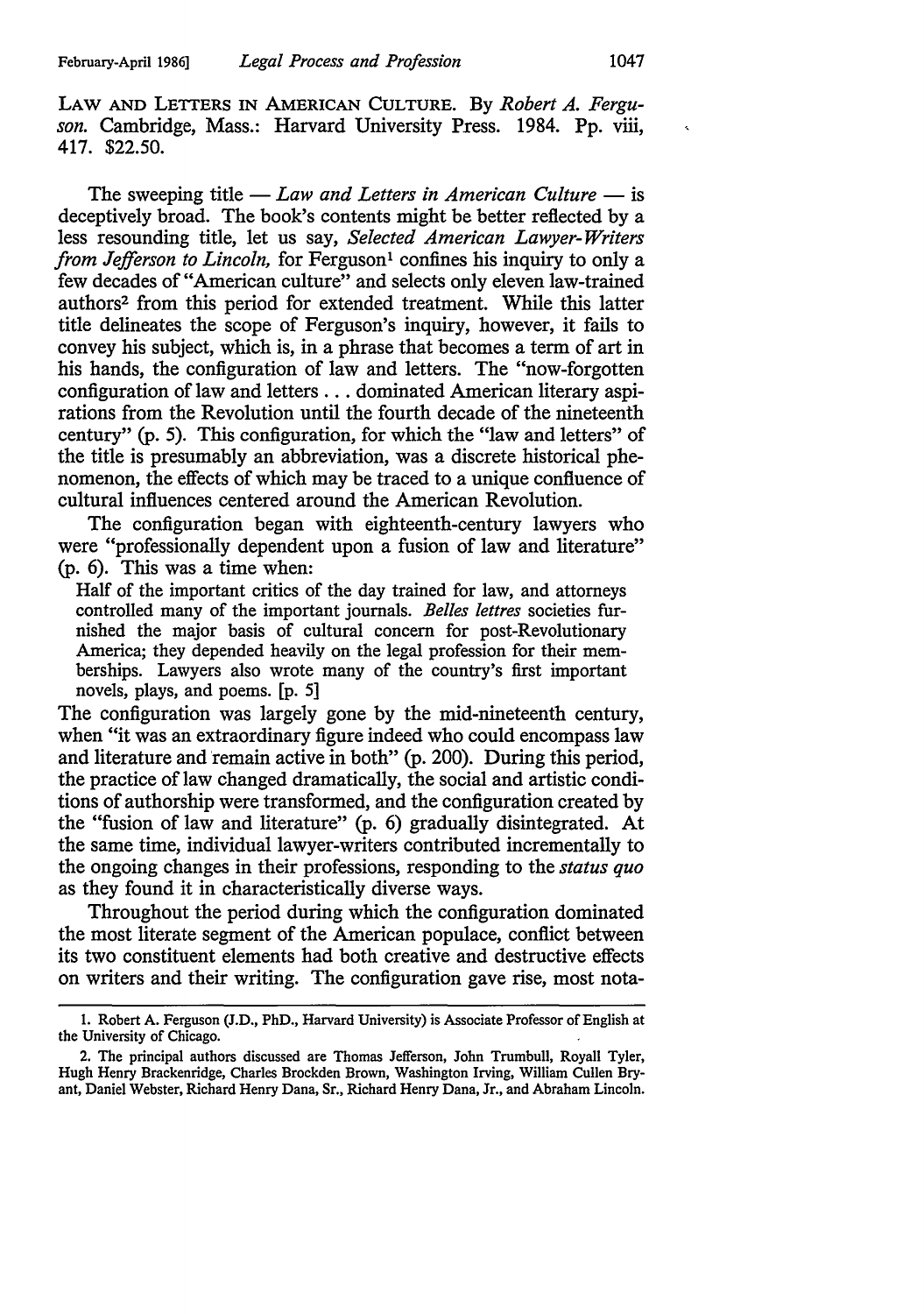bly in the United States Constitution, to enduring legal principles and cherished legal language, but, as soon as that period of revolutionary crisis passed, literary artists began to rebel against their concubinage in the house of law and to seek the equal and independent status they have now held for nearly a century and a half. It is ironic (though it might well not have surprised the deeply pessimistic Founding Fathers3) that American lawyers have come to be widely mistrusted, even despised, while literary (and subliterary) artists with no particular views to impart regarding the public good are vehemently admired by the most highly educated classes.

An awareness of this eventual change in attitudes colors Ferguson's description of the configuration's first flowering in the careers of Thomas Jefferson and his colleagues, whose communal work product was the outgrowth of a common literary education. As clerical influence waned in the mid-eighteenth century, law became the career of choice among those with the power to choose. The lawyer's ideal was oratorical versatility and elegance grounded in classical learning. Students of law sought especially to emulate Cicero, who was admired not only for his polished eloquence but for his balanced commitment to law, letters, and public service. These early lawyers were generalists,<sup>4</sup> who often had no more technical legal learning than the study of William Blackstone's *Commentaries on the Laws of England* could supply, 5 and "[t]he ultimate goal was what Rufus Choate [found] in John Quincy Adams: 'the hived wisdom of a life of study and a life of action' " (p. 30). The configuration of law and letters was a product of the search for this ideal.

Realization of the ideal meant "[s]ubordination of literature to law" (p. 88). However dedicated the young student might be to letters, the professional "man of letters" was expected to give his best energies to his profession and to scribble any purely literary works only as his leisure permitted. To the extent that literary excellence contributed to law practice, it was in the service of a "legal aesthetic" derived from writers like Blackstone, under which, according to Ferguson, "[c]reativity really meant the ability to impose order upon unruly material" (p. 33). How different this "aesthetic" is from literature's natural or customary ends the reader may judge for herself.

Both law and letters evolved in the decades after the Revolution. Ciceronian orators gave way to technicians learned in positive law. Ever-proliferating statutes and case reports provided an extensive new

<sup>3. &</sup>quot; 'From the conclusion of this war we shall be going down hill,' Jefferson had predicted as early as 1781." P. 99.

<sup>4. &</sup>quot;In the absence of statutes and case law, precision in language study became legal expertise." P. 73.

*<sup>5.</sup>* It is instructive to consider how little overlap there is between the University of Michigan's Law Library of 617,000 volumes (as of July 1, 1985) and Thomas Jefferson's "vast library of six thousand volumes." P. 334 n.45.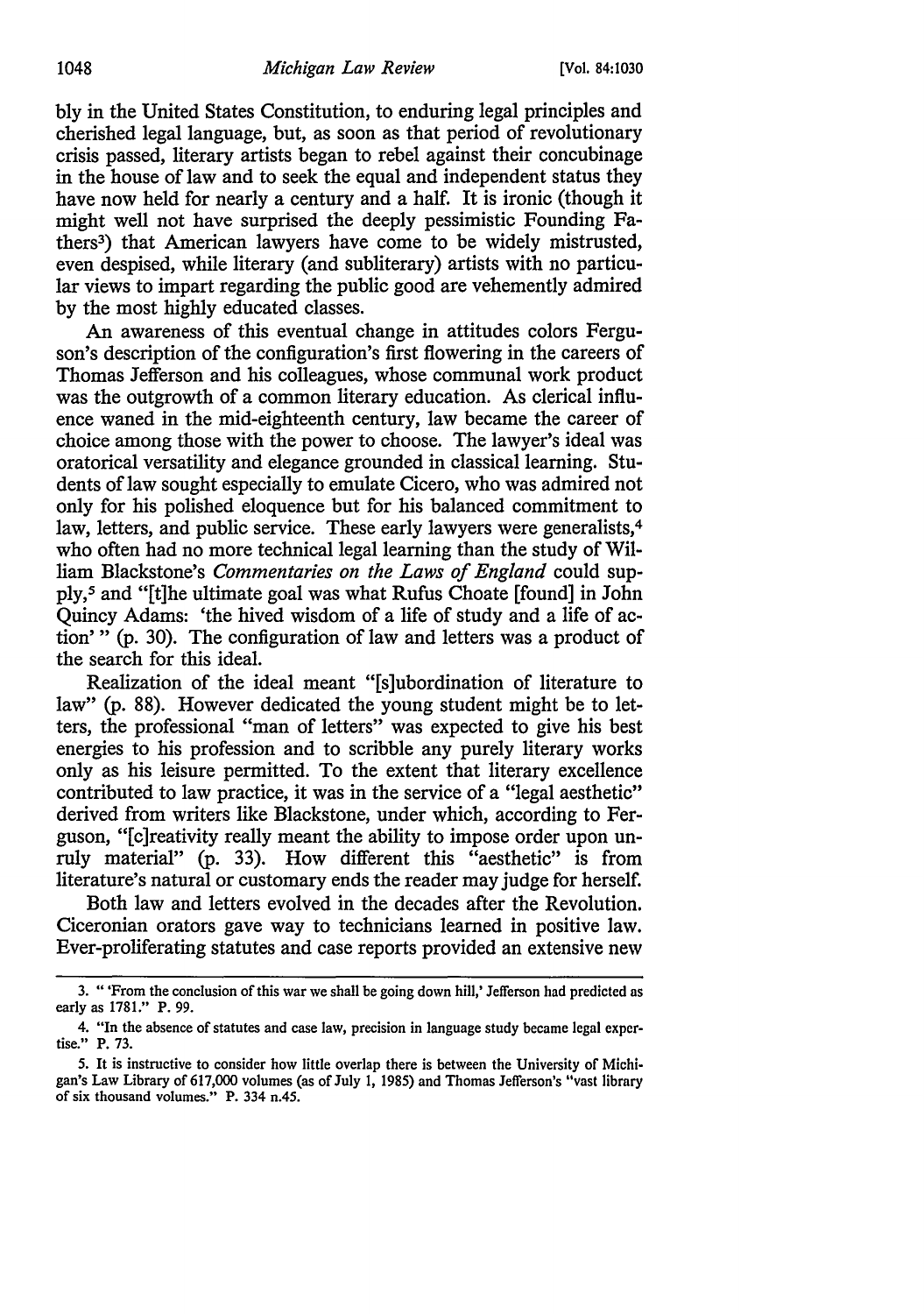source of legal knowledge, and lawyers increasingly were not "men of letters" in the traditional sense.<sup>6</sup> At the same time, writers of literature were developing a more professional notion of authorship  $-$  and a dim view of lawyers. The "new aesthetic" of romanticism, with its focus upon individual experience and its appreciation of the "subversive component" of creativity (p. 271), was out of step with the old ideal of instilling civic virtue through the "culminating inclusiveness" (p. 217) of forensic eloquence. And the American romantics' frequent appeals to natural law to justify their moral stance,7 while establishing a common ground with lawyers of an earlier era, set them at odds with the legal positivists of their own day.

As law and letters evolved separately, the configuration, which began with "symbiosis" (p. 25), reached its "crest" in the speeches of Daniel Webster, "its collapse" (p. 241) in the careers of the Richard Henry Danas (father and son), "disappeared with the Civil War" (p. 199), and made a brief reappearance in the speeches of President Abraham Lincoln - "the last Blackstone lawyer to lead the nation."<sup>8</sup> Ferguson presents the passing of the configuration as a process of cultural entropy, wherein analytic diffusion gradually breaks down energetic intellectual synthesis. Projecting the trend into the present day, he sees "[t]he lawyer's deliberate combination of intellectual breadth, artistic insight, and political commitment" give way to "the stark separation of intellect, art, and politics" (pp. 9-10).

Ferguson assesses this process harshly. The movement toward legal specialization, he suggests, is "a deliberate rejection of comprehensive ideas and a corresponding loss in communicative power," and legal knowledge has "less and less to do with America's general search for self-expression" (p. 290). As an example of what has been lost, Ferguson points to the novels of James Fenimore Cooper, who, while not a lawyer, "made the law a permanent avocation" (p. 90). This avocation brought him into the configuration, where he scrutinized American character and institutions "with an impressive precision of language and thought." Ferguson concludes: "Cooper always strives to make the meaning of America clear  $-$  a goal that writers and other intellectuals seem to have lost sight of in the twentieth century" (p. 303).

Ferguson asserts that attention to the configuration serves two purposes. First, "[t]he central texts of American republicanism acquire new coherence from a legal aesthetic just beneath the surface" (p. 7).

<sup>6.</sup> The waning efficacy of Daniel Webster's oratory in the face of an "increasingly technical jurisprudence" (p. 230) illustrates this change. *See* pp. 227-35.

<sup>7.</sup> *Seep.* 266 (citing Melville, Emerson, Thoreau, and Hawthorne).

<sup>8.</sup> P. 305. Lincoln's use of the configuration was innovative. "No classicist, Lincoln nonetheless functions as part of a continuing Ciceronian ideal .... " P. 306. He made up for his lack of classical language training through a self-taught linguistic mastery - "a complicated mixture of popular dialect, biblical phraseology, and literary cadence." P. 309.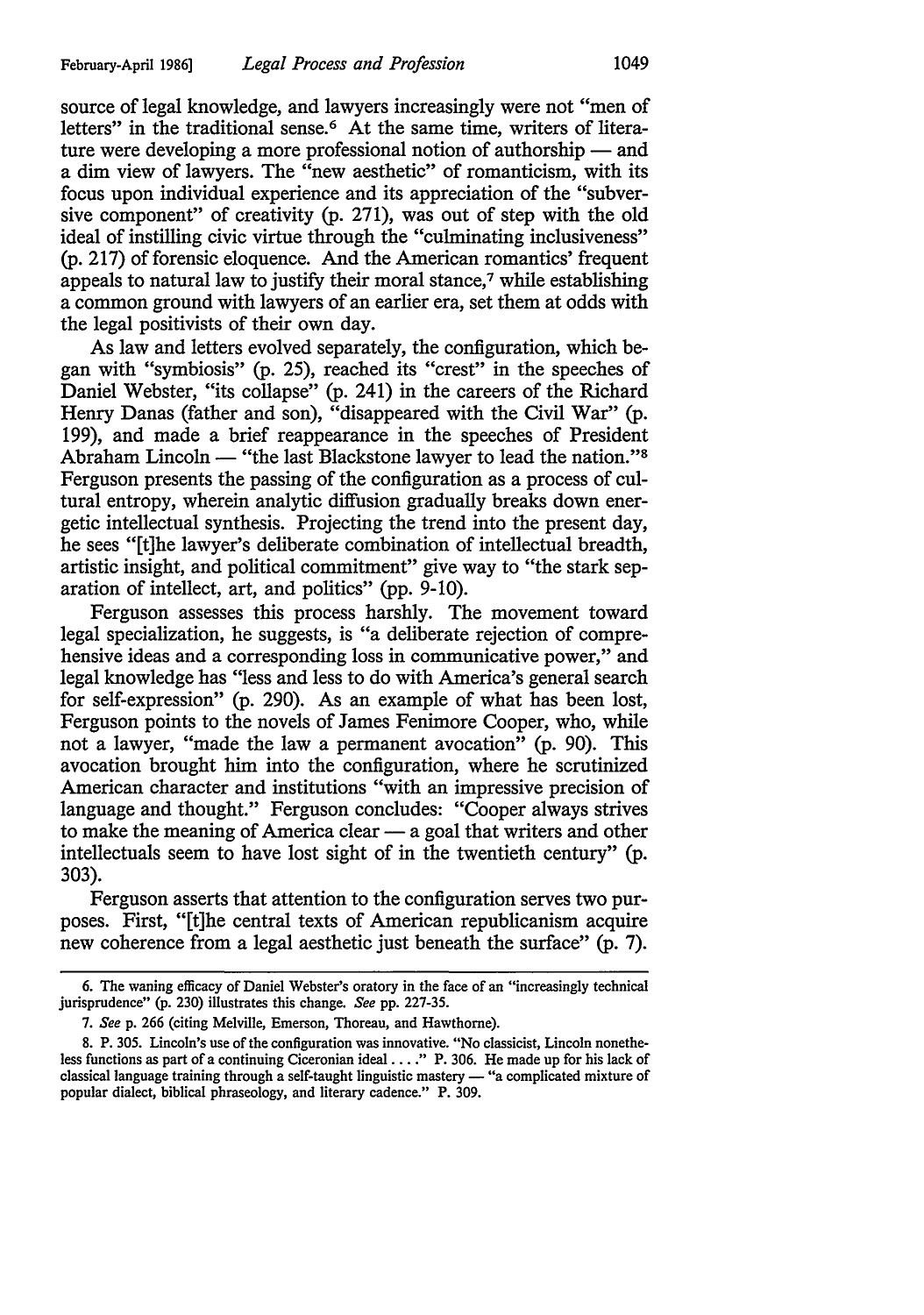Second, reassessment of the writings of this formative period in light of the configuration helps to fill a "gap in the American critical tradition" and to reconstruct the "truncated canon" created by literary critics who "tend to skip the eighty years from the Great Awakening to the American Renaissance in their haste to associate colonial reli- . gious preoccupations with the romantic inwardness of the nineteenth century" (p. 8). Accordingly, most of this book is devoted to Ferguson's readings of selected works by lawyer-writers, including such political works as Jefferson's *Notes on the State of Virginia* and the speeches of Webster and Lincoln.

Ferguson generally avoids the conclusory aesthetic judgments and disparaging disputation one might anticipate from a scholar with an agenda of literary rehabilitation. Instead, he supplies a few key insights into the literary methods and goals of lawyer-writers that may (or may not) change the way certain texts are read. In his reading of Jefferson's *Notes,* for example, Ferguson finds structural and philosophical correspondences with a constellation of legal treatises that suggest a shared aesthetic of ordered inquiry. Topical headings that may strike modern readers as artificial and oddly overinclusive were, Ferguson contends, "strategies of control" (p. 41) to Jefferson, and served to contain the "profound anxiety"  $(p. 50)$  and "compulsive fears" (p. 53) to which Jefferson and his contemporaries often fell prey in the face of the strangeness of the North American continent, the backwardness of its populace, and the instability of its government. Ferguson characterizes this set of strategies as "an American aesthetics of order and control" (p. 76).

In a similar way, Ferguson discovers an "aesthetics of cohesion" (p. 82) in much of the writing of this period, especially its oratory. Derided by Henry David Thoreau for its "hip-hip-hurrah and mutualadmiration-society style" (p. 239), political speech was purposely crafted as a means of controlling what were perceived to be the inherent dangers of America's democratic tendencies. "The speaker's aim - one modern readers consistently miss - was to include and incorporate listeners, not to challenge their understanding" (p. 80). The eloquence deployed within the configuration of law and letters "represented a means of creating cohesion through the manipulation of emotion" (p. 81).

Rehabilitating formerly undervalued texts by positing new aesthetic criteria is only Ferguson's most direct means of furthering his agenda. A frequent theme throughout the central chapters of the book is how the configuration's internal tensions and conflicts shaped the careers and writings of those working within its confines. Indirectly, these tensions affected both the value and the volume of literary production during the period. As Ferguson makes plain, the effects could be destructive. The configuration's subordination of literature to law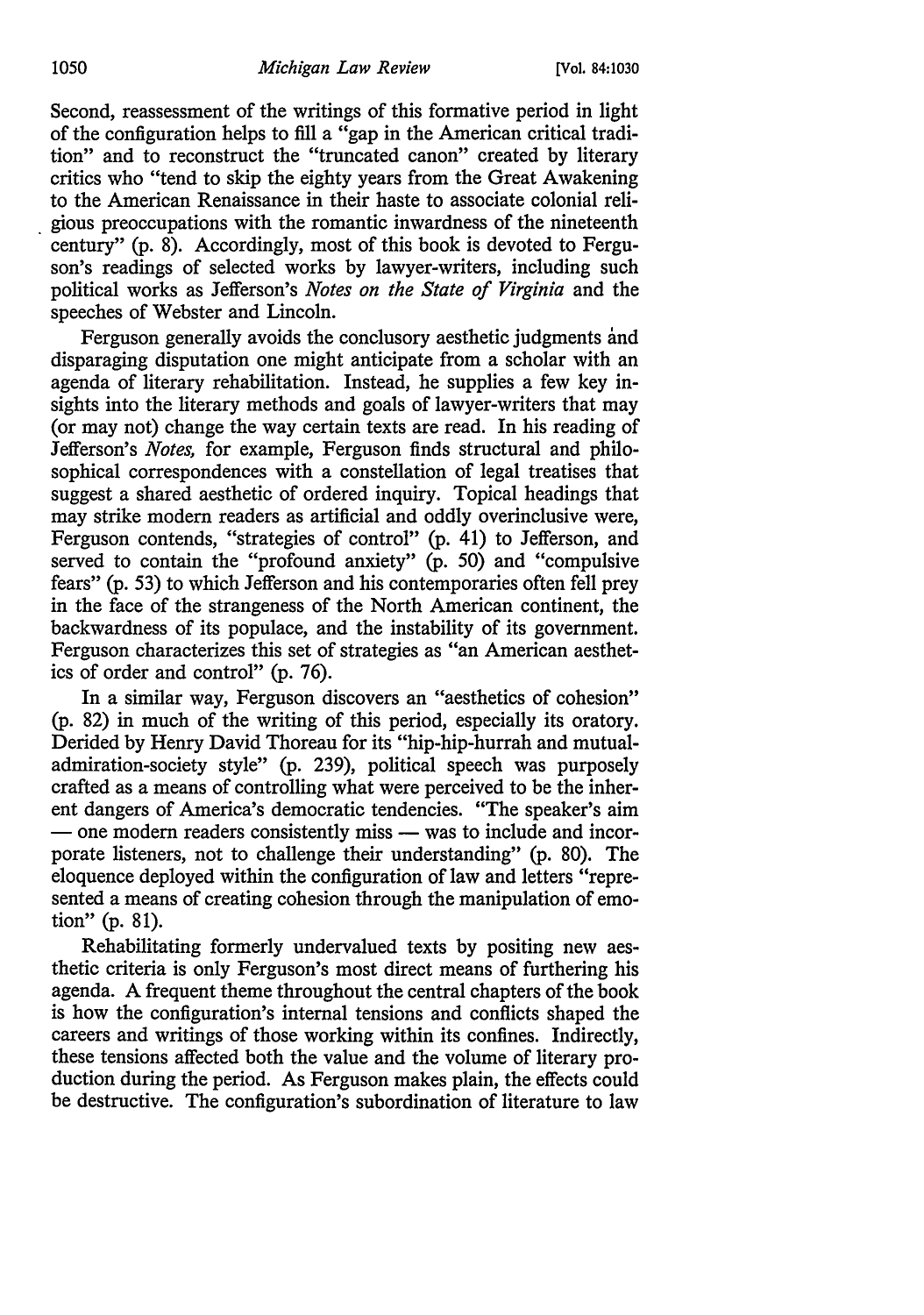gave lawyers a convenient set of "excuses for not writing well" (p. 88) and even an excuse for not writing at all. On the other hand, the "vocational anxieties" of young writers who were pressed by poverty and a sense of duty to practice law often became a source of insight and creative energy.

Charles Brockden Brown's ambivalent efforts to escape from the reality of an impending and uncongenial legal career led to the creation of novels in which the powerful oppositions within his own psyche proliferated into an array of distinct and earnest voices. In his discussion of Washington Irving's *A History of New York,* Ferguson traces successful satire and "imagery of estrangement" to an anger born of "[v]ocational resentments" (p. 155). The intensity and abstract form of the same "vocational tensions" can be found in the nature poems of William Cullen Bryant, with their recurring "juxtaposition of ideal nature against the real world of man" (p. 176).

The centrality of these tensions is suggested by what happened when they were resolved. When Brown finally became a lawyer, his career as a novelist was over (p. 131). More tellingly, when Irving became a successful author, he lost his anger, and, with it, "the intellectual wit and sharp humor that made him famous" (p. 172). Thus, while the configuration may help literary historians to complete a "truncated canon" (p. 8), the configuration's effect at the time was to truncate a number of literary careers.

Ferguson's view of the deadening placidity that descended upon Bryant's later works exemplifies his use of the configuration to explicate both writings and writers. The thesis put forward by Bryant's contemporaries Whittier and Emerson was that Bryant's editorial work and political involvement "undermined both his virtue and his creativity" (p. 173). The antithesis, offered by Bryant's friends, was that he was a man of letters, and, as such, high-minded enough to keep his poetry "chaste and tidy" (p. 174), free of the taint of business. The synthesis, proposed by Ferguson, is that: "It was not politics and worldly affairs that ruined the poet but a deliberate emotional detachment from these affairs consistent with lifelong goals as a man of letters" (p. 182). That is, once "intrusive tensions" were successfully removed, the poetry's placidity  $-$  a virtue to some contemporaries, a vice to most later readers — followed naturally.

*Law and Letters in American Culture* is an interdisciplinary book, and it works better in some disciplines than in others. Fundamentally, it is a book of history, whose primary texts happen to be works of literature written by lawyers. It succeeds very well at recovering a lost context within which those texts may be read. As a work of literary criticism, it is less satisfying. Ferguson's inquiry is less into individual  $textes = though his readings are sometimes insightful - than into$ common themes and tactics. His frequent use of biography to expli